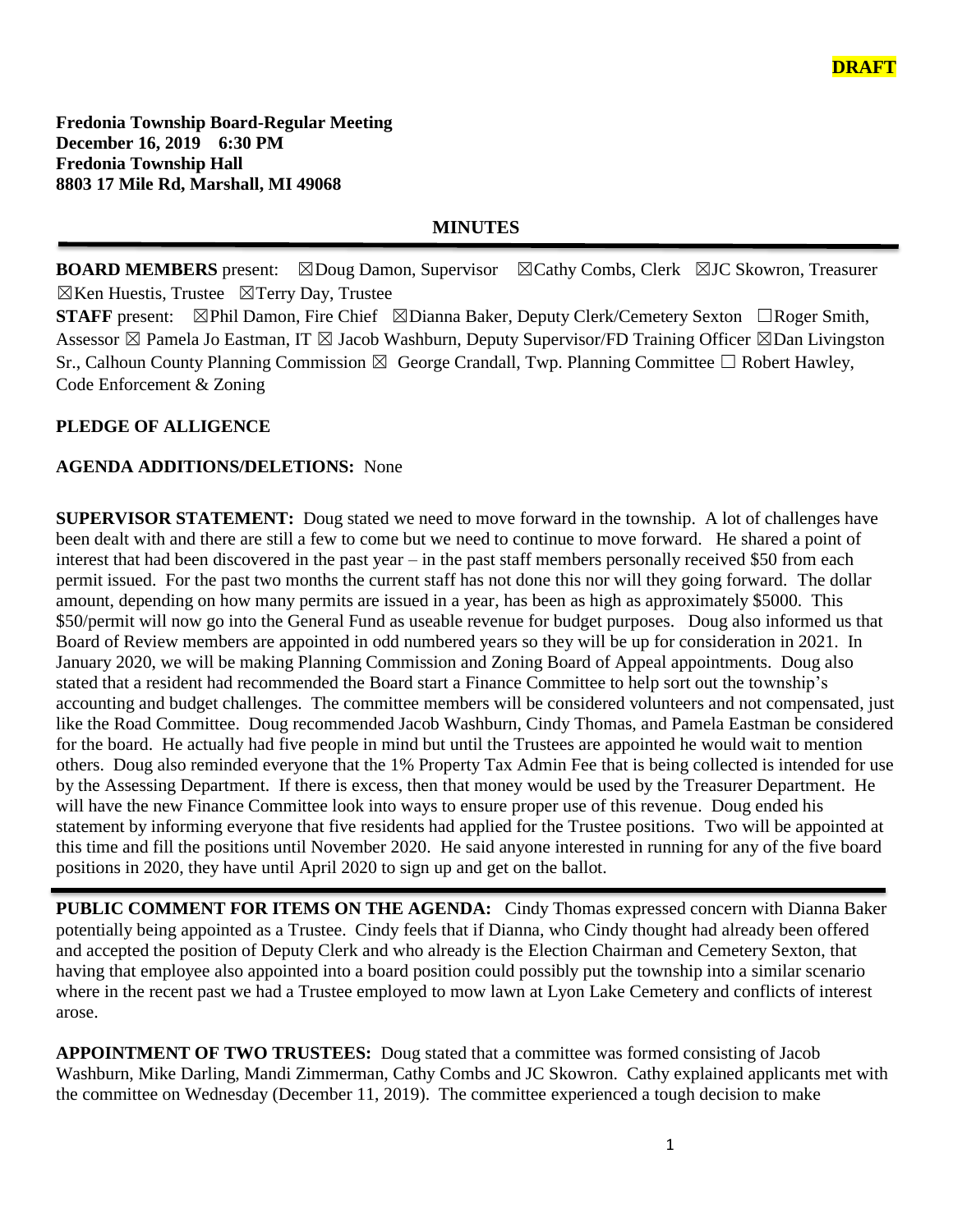considering the applicants who applied. Cathy moved to appoint Ken Huestis and Terry Day based on the recommendation made by the majority on the committee. Doug supported. **MOTION CARRIED**

The new Trustees were sworn in by the clerk, Cathy Combs.

**GUEST SPEAKER:** Tommy Miller talked about an issue with Wildwood Drive residents placing their mailboxes out on 15 Mile Road because the Post Office no longer goes down the private road – Wildwood Drive - due to the condition of it. Some mailboxes had been removed by 15 Mile Road property owners and disputes have occurred. Tommy also spoke about the Road Commission's stance on the 50/50 verses 70/30 percentage offers for county road maintenance. He closed by thanking the Fredonia Board and residents for their interest and support and wished everyone a Merry Christmas.

### **MINUTES FROM PREVIOUS MONTHS:**

Motion made by JC Skowron and supported by Terry Day to approve the minutes of 8/21/19; 9/16/19; 10/21/19 and 11/26/19. **MOTION CARRIED**

### **FINANCIAL REPORT:**

Treasurer JC Skowron reported that she is currently busy collecting winter taxes, learning the system, and inputting Chart of Account numbers that were not in the Tax program. She is basically starting from scratch and will provide a detailed financial report in January. Doug added that the Calhoun County Treasury Department has gone "above & beyond" in helping the Treasurer and the Township. After the Winter Tax bills were mailed on December  $1<sup>st</sup>$ , they identified an issue with the millage charges having not been properly updated with the current year "Reduction Fraction" rates. The Calhoun County Treasury Department helped correct the errors and then helped fold/stuff/stamp the second mailing. They have extended a sincere offer to help in any way they can and Fredonia Township truly appreciates all that they have done for us. **PLACED ON FILE FOR AUDIT**

### **READING OF THE BILLS** by Cathy Combs

NO CORRECTIONS REQUESTED

Motion made by JC Skowron and supported by Terry Day to accept the Bill report. **APPROVED AS READ**

**CORRESPONDENCE:** Doug received a letter from the Calhoun County Office of Community Develop stating that during the holidays the County Recycling Program invites residents to collect polystyrene (Styrofoam with the #6 embossed on it). On January 11<sup>th</sup> from 9am to noon, they will hold a free collection event at the City of Battle Creek Department of Public Works parking lot. The complete letter is posted at the Town Hall and on our website.

# **REPORTS:**

Fire Department: Phil Damon reported they had 6 fire runs and 6 medicals for the month. For training, they worked on reconstructing the Fire Department SCBA training areas. Phil also reported they participated in Marshall's 55<sup>th</sup> Christmas parade.

**Cemetery:** Dianna Baker informed the Board that JR Brunner, who performs grave openings for us, is raising rates by \$50 per burial. He has worked for us for over 20 years without changing his rates. This increase will not hurt the Township as we charge \$500 per burial as it is. Dianna also stated that leaves are still on the ground at Lyon Lake Cemetery and suggested that we have a community clean-up of the cemetery in the spring.

**Zoning/Ordinance Enforcement:** No report.

**Road Committee**: George Crandall stated that the next meeting is in January.

**Planning Commission:** George Crandall reported that the next meeting will be January 9, 2020.

**County Planning:** Dan Livingston Sr advised more to follow in January.

**Assessing:** No report.